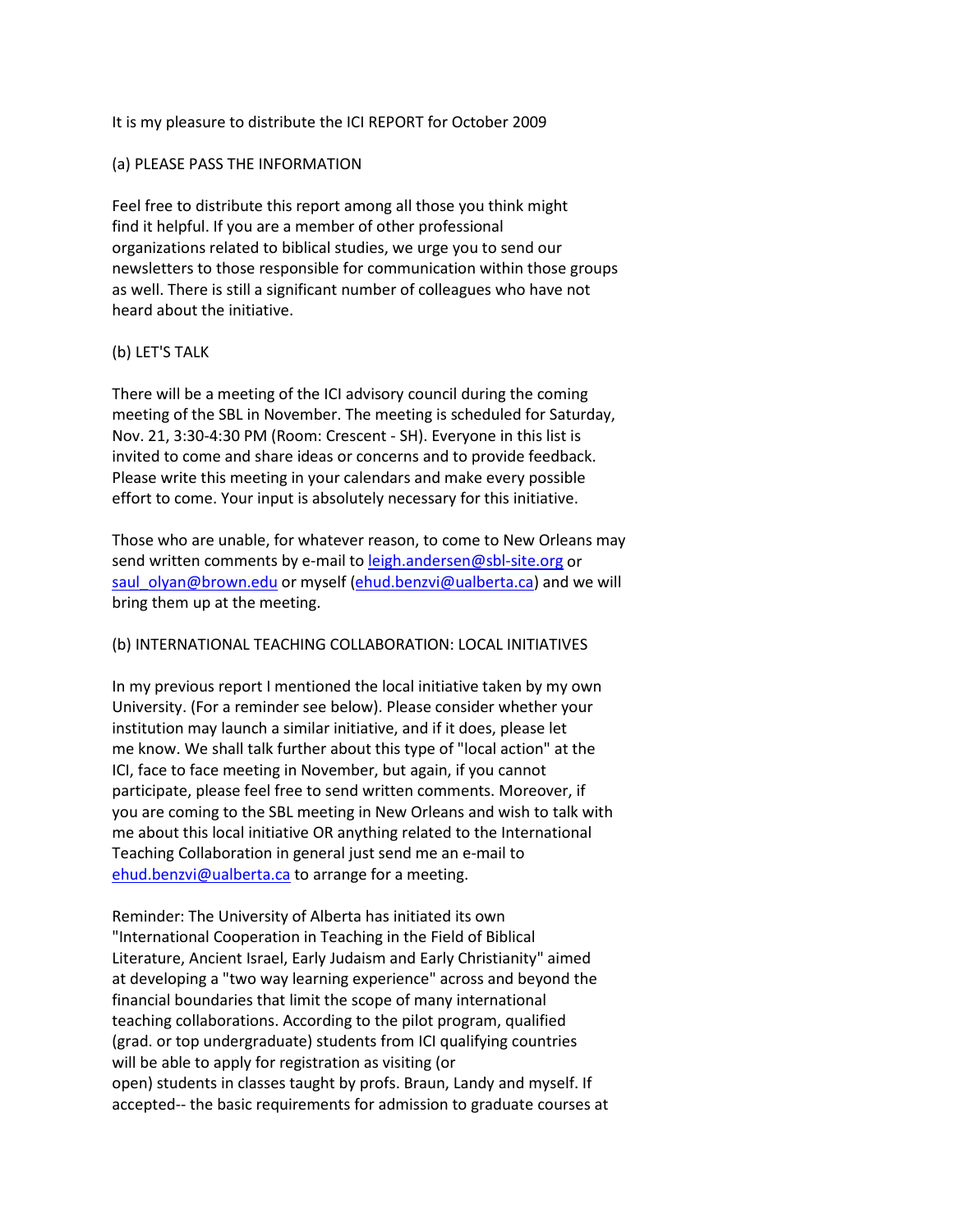the University of Alberta apply--they will become e-learners in the course, but as any other student in the course, they will have to complete the required assignments and will receive the same feedback. If they register as "visiting students," they will also receive official credits from the University of Alberta, as any other student. Funds will be fundraised to pay for the equivalent of full tuition for one student for one course per year. The same initiative allows now students at the University of Alberta (be them graduate or top undergraduate) in the pertinent areas to take up to two courses relevant to their studies as e-participants in

academic institutions in ICI qualifying countries provided that they have received approval from their advisor/supervisor and the Faculty office, before registering to the course.

### c) PUBLICATIONS: ONLINE BOOKS

For the list of the books published online as of September 2009 go to [http://www.sbl-site.org/publications/Books\\_ICIbooks.aspx](http://www.sbl-site.org/publications/Books_ICIbooks.aspx)

This month the following books were added

(1) Flannery, Frances, Colleen Shantz, and Rodney A. Werline, eds. Experientia, Volume 1:

Inquiry into Religious Experience in Early Judaism and Early Christianity. Symposium 40. Atlanta, Society of Biblical Literature, 2008.

This collection investigates the phenomenon of religious experience in early Judaism and early Christianity. The essays consider such diverse phenomena as scribal inspiration, possession, illness, ascent, theurgy, and spiritual transformation wrought by reading, and recognize that the texts are reflective of the lived experiences of ancient religious peoples, which they understood to be encounters with the divine. Contributors use a variety of methodologies, including medical anthropology, neurobiology, and ritual and performance studies, to move the investigation beyond traditional historical and literary methodologies and conclusions to illuminate the importance of experience in constructions of ancient religion .The contributors are Celia Deutsch, Troels Engberg-Pedersen, Frances Flannery, Crispin Fletcher-Louis, Robin Griffith-Jones, Richard A. Horsley, John B. F. Miller, Bert Jan Lietaert Peerbolte, Rollin A. Ramsaran, Nicolae Roddy, Alan F. Segal, Colleen Shantz, Steven M. Wasserstrom, and Rodney A. Werline.

(2) Habel, Norman C. and Peter Trudinger, eds. Exploring Ecological Hermeneutics. Symposium 46. Atlanta: Society of Biblical Literature, 2008.

What has hermeneutics to do with ecology? What texts, if any, come to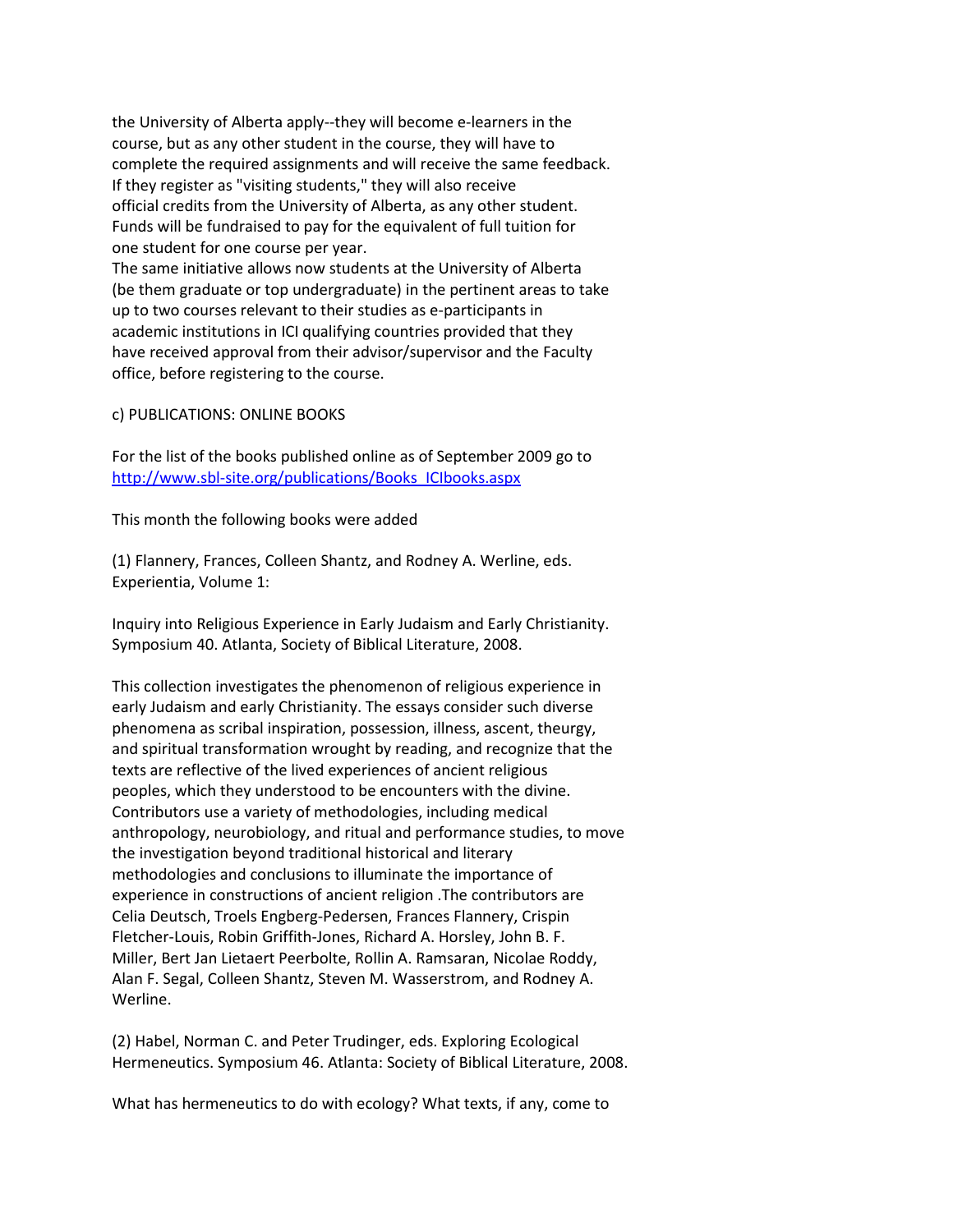mind when you consider what the scriptures might say about environmental ethics?

To help readers think critically and clearly about the Bible's relation to modern environmental issues, this volume expands the horizons of biblical interpretation to introduce ecological hermeneutics, moving beyond a simple discussion about Earth and its constituents as topics to a reading of the text from the perspective of Earth. In these groundbreaking essays, sixteen scholars seek ways to identify with Earth as they read and retrieve the role or voice of Earth, a voice previously unnoticed or suppressed within the biblical text and its interpretation. This study enriches eco-theology with eco-exegesis, a radical and timely dialogue between ecology and hermeneutics.

The contributors are Vicky Balabanski, Laurie Braaten , Norman Habel, Theodore Hiebert, Cameron Howard, Melissa Tubbs Loya, Hilary Marlow, Susan Miller, Raymond Person, Alice Sinnott, Kristin Swenson, Sigve Tonstad, Peter Trudinger, Marie Turner, Elaine Wainwright, and Arthur Walker-Jones.

(3) Horn, Cornelia B. and Robert R. Phenix Jr., trans. with Introduction and notes. John Rufus: The Lives of Peter the Iberian, Theodosius of Jerusalem, and the Monk Romanus. Writings from the Greco-Roman World 24. Atlanta, Society of Biblical Literature, 2008.

This book makes available for the first time in English important works by the anti-Chalcedonian historian and biographer John Rufus on Peter the Iberian, Theodosius of Jerusalem, and Abba Romanus, three key figures of the Christian history of Palestine in the fifth and early sixth centuries c.e.

The work offers a new critical edition of the Syriac text; the first-ever published English translation; a substantial introduction to Palestinian monasticism, the christological controversies of the time, and the life and writings of John Rufus; and ample annotations to a Syriac text whose Greek original is no longer available. By providing access to the Christian landscape (literally and metaphorically) in late antique and early Byzantine times, this volume offers a valuable counterbalance from a minority perspective to the biographical and historical writings of the Chalcedonian apologist Cyril of Scythopolis.

(4) Thatcher, Tom and Stephen D. Moore, eds. Anatomies of Narrative Criticism: The Past, Present, and Futures of the Fourth Gospel as Literature. Resources for Biblical Study 55. Atlanta, Society of Biblical Literature

Reflecting on the twenty-fifth anniversary of Alan Culpepper's milestone Anatomy of the Fourth Gospel (1983), Anatomies of Narrative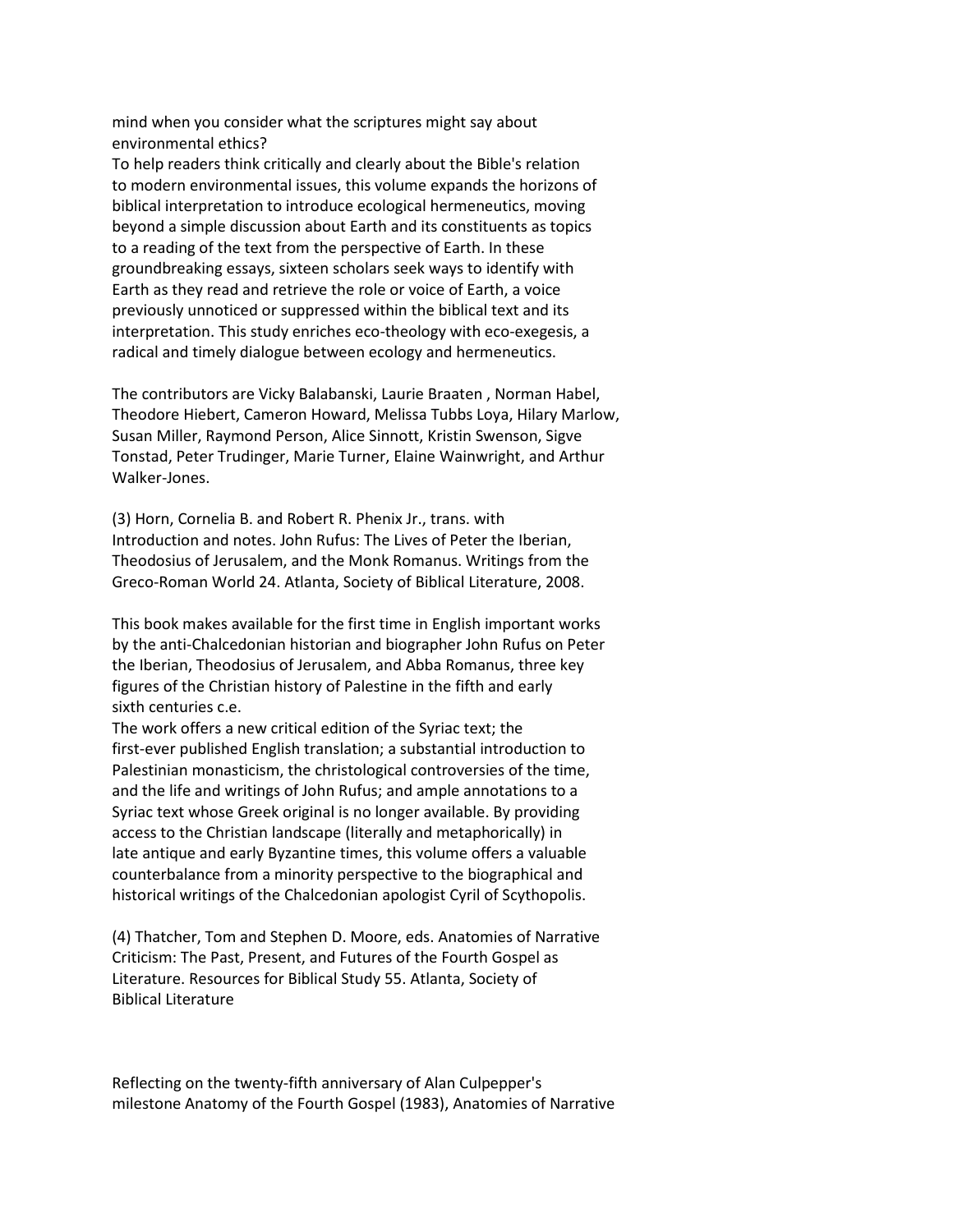Criticism explores current trends in the study of the Gospel of John as literature. The contributors to the volume represent a wide range of methodological approaches that all explore ways that contemporary readers generate meaning from John's story of Jesus. The book includes an introduction to narrative-critical studies of John; essays on specific themes and passages that focus on interpretation of the text, history of research, hermeneutical approaches, and future trends in research; and a reflective response from Alan Culpepper. Overall, the book seeks to trace the history and project the future of the study of the Bible as narrative. The contributors are Paul N. Anderson, Colleen M. Conway, R. Alan Culpepper, Robert Kysar, Tat-siong Benny Liew, Francis J. Moloney, S.D.B., Stephen D. Moore, Adele Reinhartz, Jeffrey L. Staley, Mark Stibbe, Tom Thatcher, Ruben Zimmermann, and Jean Zumstein.

#### (d) PUBLICATIONS: IVBS

If you will be in New Orleans, and wish to talk in person with one of the editors of the series please send an e-mail to Monica Melanchthon [\(monixm@gmail.com\)](mailto:monixm@gmail.com). Both Monica and Louis Jonker [\(lcj@sun.ac.za\)](mailto:lcj@sun.ac.za) are accepting manuscripts for consideration for publication in the series. Please keep in mind that manuscripts for this series do not have to be written in English.

## (e) PUBLICATIONS: ANEM/MACO

If you have a manuscript for the Ancient Near East Monograph Series/Monografias Sobre el Antiguo Cercano Oriente (ANEM/MACO) please contact Roxana Flammini [\(roxflamm@yahoo.com.ar\)](mailto:roxflamm@yahoo.com.ar) or Billie Jean Collins [\(billie.collins@sbl-site.org\)](mailto:billie.collins@sbl-site.org) or myself [\(ehud.ben.zvi@ualberta.ca\)](mailto:ehud.ben.zvi@ualberta.ca). Keep in mind that Ancient Near East includes Ancient Israel.

## (f) EVENTS

Please let submit basic information about events to Sharon Johnson at [sharon.johnson@sbl-site.org](mailto:sharon.johnson@sbl-site.org)

There are a number of other events that may be of interest to this group, in addition to the SBL Annual Meeting in New Orleans (Nov 21-24, 2009), for instance,

#### November 2009

## 11/30 Deadline; Call for Papers

Claiming Conceptual Space. Reimagining the Study of Religion and Theology: Changing Contexts and Social Discourse Huguenot College, Wellington,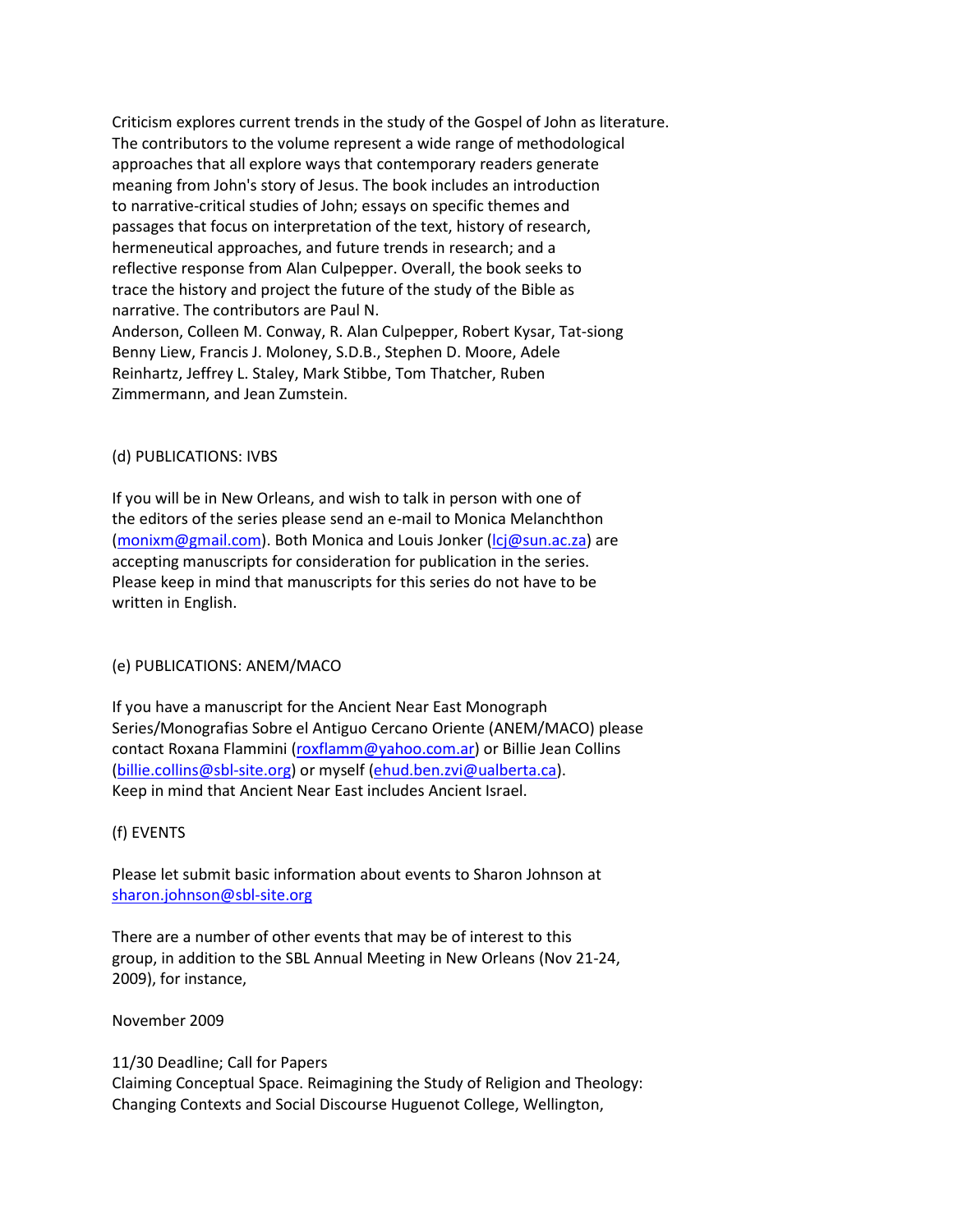Western Cape, South Africa The organizers invite proposals for papers (30 minute presentations which include discussion time) that address the theme of the conference to be held at Huguenot College, Wellington, Western Cape (South Africa), April 6-9, 2010. Proposals for papers are invited to address the issues announced in the conference call. Papers that explore the intersection between religion, theology, and other theoretical domains are particularly invited, as well as papers that reflect on and theorize changed disciplinary practices and their institutionalization in research regimes and scholarly discourses. While related papers are also encouraged, contributions exploring the following themes are particularly invited:

\* Conceptuality and construction: the proprium of 'religious discourse' and

the nature of 'theology'

\* Technologies of transcendental discourses: embodied cognition, the politics of religion, identity, and memorialisation

\* Reimagining disciplinary practices: testing the boundaries - intra-, inter-, and transdisciplinarity; thinking out/insider viewpoints

\* Conceptualizing from a place: contextualization, relevance, and practices

Proposals should be sent to the organizers: Gerhard van den Heever (e-mail

[vdheega@unisa.ac.za\)](mailto:vdheega@unisa.ac.za) or Naas Swart (e-mail [iswart@sun.ac.za\)](mailto:iswart@sun.ac.za). Confirmation of acceptance or rejection of proposals will be sent by December 30, 2009.

December 2009

12/30 Call for Papers Deadline

The Society of Asian Biblical Studies (SABS) will hold its next meeting at the Divinity School, Chung Chi College, Chinese University of Hong Kong, June 14-16 2010.

SABS seeks to bring together scholars interested in and committed to Biblical Studies in various contexts of Asia/Oceania, including those in diaspora.

For further information, please contact Monica Melanchthon at [styofabs@gmail.com](mailto:styofabs@gmail.com) or Tat -siong Benny Liew at [bliew@psr.edu](mailto:bliew@psr.edu)

January 2010

1/16- 1/20 4th African Association for the Study of Religion (AASR) Conference in Africa, "Religion, Environment and Sustainable Development" at